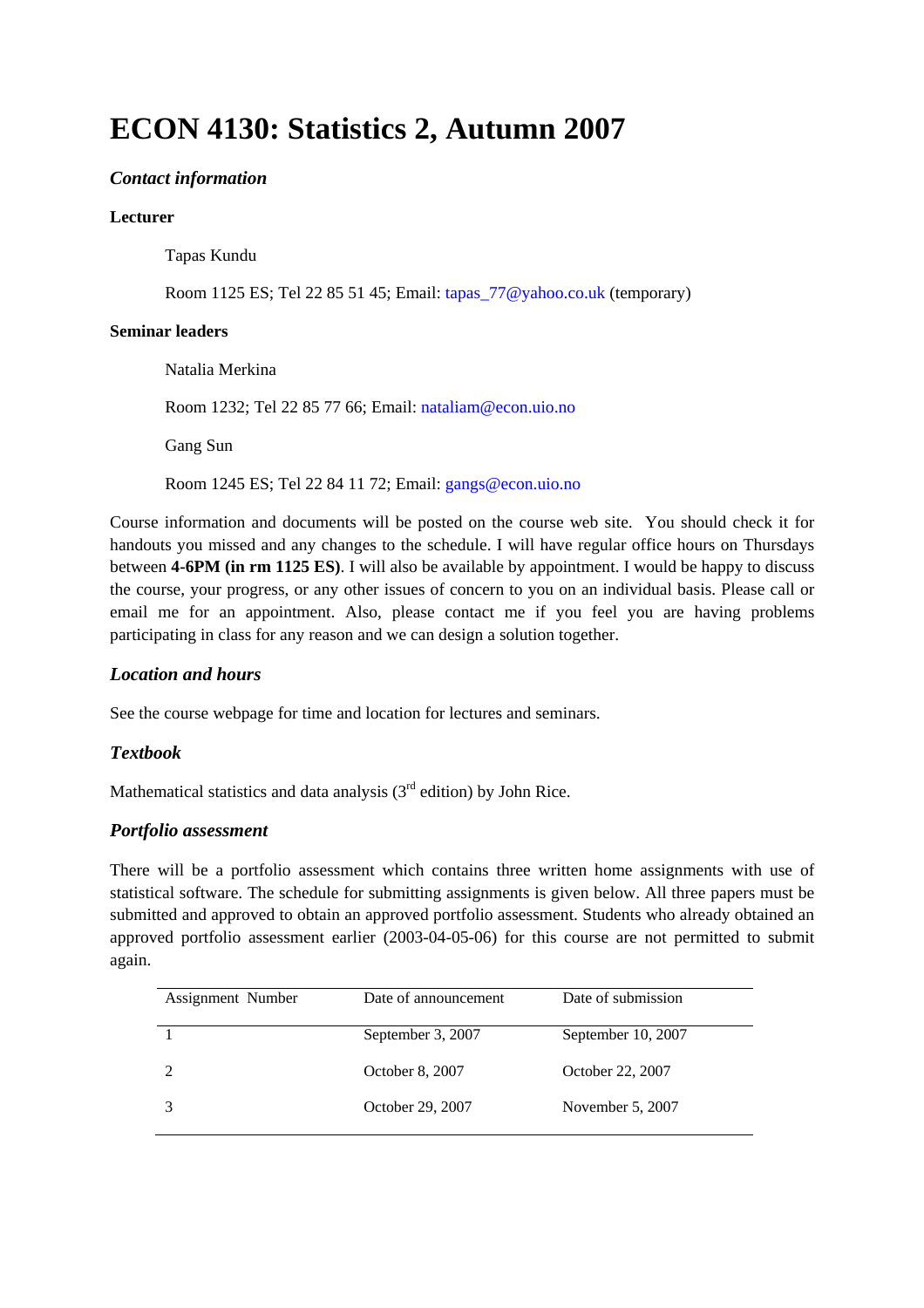# *Exam*

The exam will be an open-book written exam (3-hour long) covering all the material in the course. Students are not allowed to present themselves to the written school exam if the compulsory portfolio assessment is not accepted.

## *Stata tutorial*

Though the emphasis will be on theoretical constructs, some computing will be required to analyze data. Computing will be done in STATA. An introductory course will be organized in week 38 and week 39. Students will be divided into two groups for the training. The instruction will be posted on the course web page during the lecture week 37. The instruction should be downloaded and printed before coming to the PC-room. For more detailed information on location and hours of the stata tutorial, please see the course web page.

## *Course plan*

A tentative plan for the course is given below. It will be updated as the course progresses. On some topics, supplementary materials will be provided on the course web page when needed.

| Textbook: Mathematical Statistics and Data Analysis $3^{rd}$ Edition), by John Rice. |  |
|--------------------------------------------------------------------------------------|--|
|--------------------------------------------------------------------------------------|--|

| Week        | <b>Book</b><br>sections<br>In Rice                                     | Topics                                                                                                                                                                                            | Seminar                                                       |
|-------------|------------------------------------------------------------------------|---------------------------------------------------------------------------------------------------------------------------------------------------------------------------------------------------|---------------------------------------------------------------|
| 34 Aug      | $2.2$ and                                                              | Review, discrete/continuous pdf, cdf<br>Uniform, normal, exponential<br>distribution, poisson events.                                                                                             |                                                               |
| 35          | 2.2, 2.3                                                               | Gamma distribution, inverse<br>functions, transformed random<br>variables (rv's).                                                                                                                 |                                                               |
| 36<br>Sept. | 2.3, 3.3                                                               | simulation of continuous rv's. joint<br>and marginal distributions.<br>Written paper I announced on<br>Monday 3/9                                                                                 | Rice Chapter 2:<br>33, 36, 40, 41, 49, 53, 60, 61.            |
| 37          | 3.3, 3.4,<br>3.5, 3.6.1,<br>4.1                                        | Joint and marginal distributions,<br>Independence, Conditional<br>distribution, and convolution (in 3.6.1)<br>), Expectation.<br>Written paper I handed in Monday<br>10/9 (in Eilert Sundts 1240) | Rice Chapter 2:<br>52a, 65. 52a, 55, 65, 67, 71.              |
| 38          | 4.1, 4.2, 4.4<br>$(4.3 \text{ read})$<br>yourself)                     | Expectation, variance for continuous<br>distr., conditional expectations.<br>(Covariance, correlation in 4.3 read<br>yourself).<br>Joint and conditional normality,<br>prediction.                | Rice Chapter 3:<br>7, 8, 9, 12, 14, 63a,b.                    |
| 39          | 4.5, 4.2<br>(Th. C),<br>4.6, chapter<br>5, Lecture<br>notes to<br>Rice | Moment generating functions<br>(mgf), Taylor approximation, limit<br>theorems, Chebyshev's inequality,<br>weak law of large numbers                                                               | Rice Chapter 4:<br>6a, b, c; 8 (first part only), 12, 14, 25. |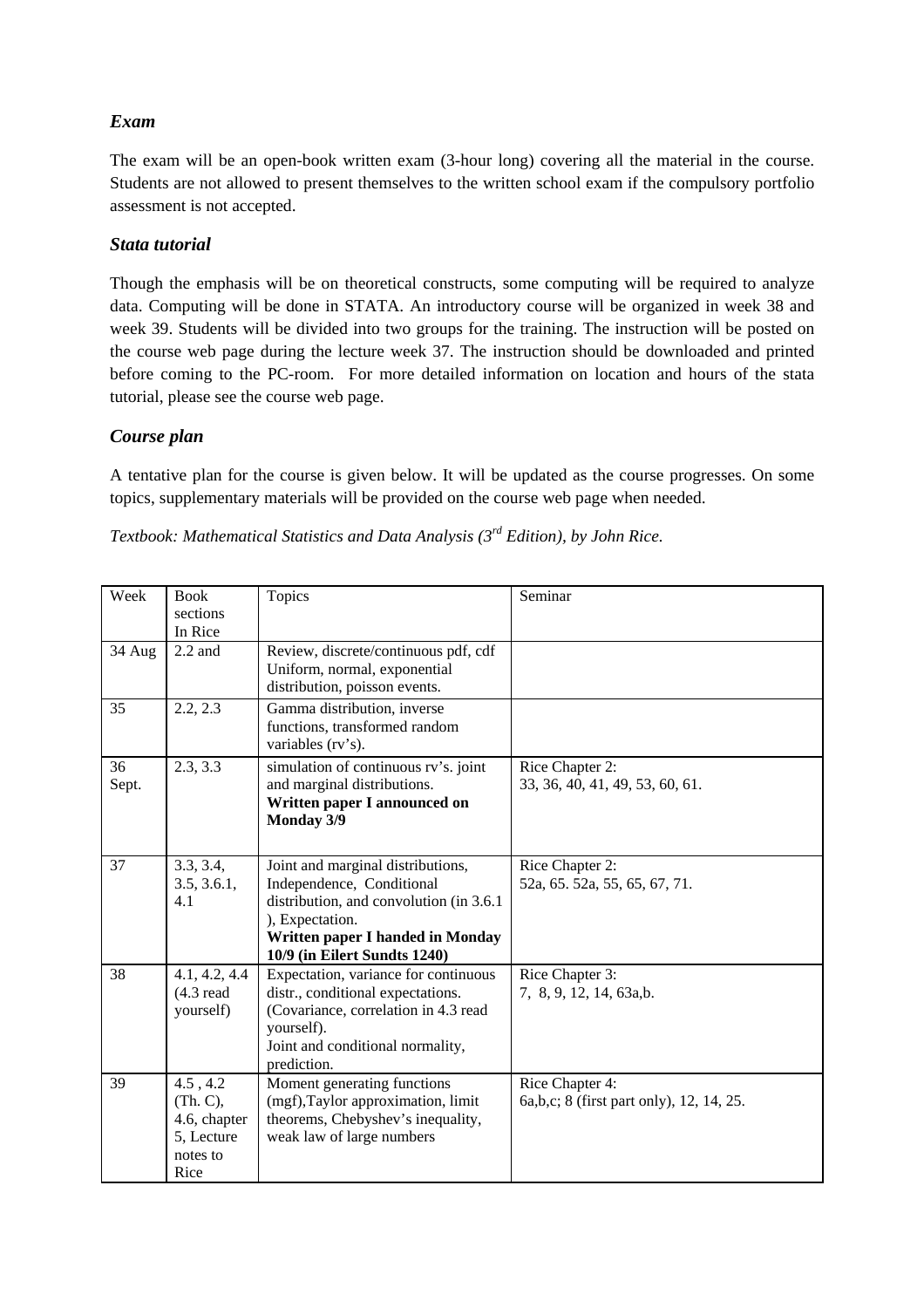|        | chapter 5                                  |                                                                                                                                                           |                                                             |
|--------|--------------------------------------------|-----------------------------------------------------------------------------------------------------------------------------------------------------------|-------------------------------------------------------------|
| 40 Oct | (Read 8.1-<br>8.3<br>yourself)<br>8.4, 8.5 | Slutsky's lemma.<br>Estimation: Moment method (MME),<br>and maximum likelihood method<br>(MLE)<br>Written paper II<br>announced on Monday<br>8/10         | Rice Chapter 4:<br>34, 47, 55, 77a,b, 81.                   |
| 41     | 8.5,                                       | More on MLE.                                                                                                                                              | The problem set is announced, please check<br>the web site. |
| 42     |                                            | NO TEACHING                                                                                                                                               | <b>NO SEMINARS</b>                                          |
| 43     | 8.5, 8.7, 8.8                              | Efficiency, Cramer-Rao bounds,<br>parametric bootstrap<br>Written paper II handed<br>in Monday 22/10 (in Eilert<br><b>Sundts 1240)</b>                    | The problem set is announced, please check<br>the web site. |
| 44     | 8.5.1, 8.5.2,                              | Multinomial models, Sufficient<br>statistics.<br>Written paper III<br>announced on Monday<br>29/10                                                        | The problem set is announced, please check<br>the web site. |
| 45 Nov | Rice 9.1,<br>9.2                           | Hypotheses testing, Neyman Pearson<br>lemma, Uniformly most powerful test<br>Written paper III handed<br>in Monday 5/11 (in Eilert<br><b>Sundts 1240)</b> | The problem set is announced, please check<br>the web site. |
| 46     | Rice 9.4,<br>Examples<br>from $9.5$        | Likelihood ratio testing                                                                                                                                  | The problem set is announced, please check<br>the web site. |
| 47     |                                            | Discussion                                                                                                                                                |                                                             |

# **Detailed reading plan**

**Rice** 

# **Chapter 2**

Read all

# **Chapter 3**

Section 3.1, 3.2 : read all

Section 3.3: Skip Example E. Read the rest.

Section 3.4: Skip Example E. Read the rest.

Section 3.5: Skip Example B,D,E in section 3.5.2. Otherwise read the rest.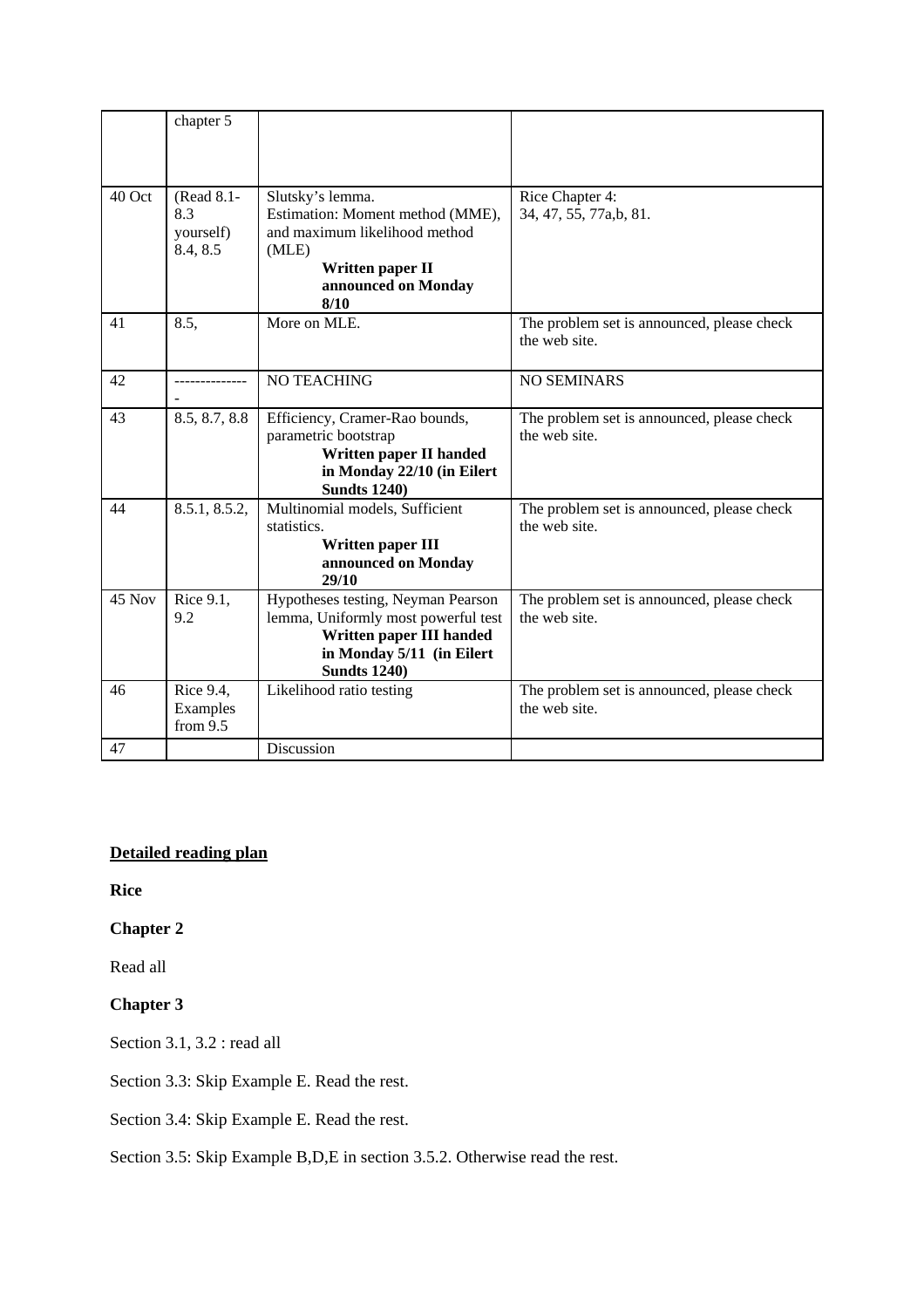Section 3.6: Subsection 3.6.1. – Read upto Example A.

Subsection 3.6.2. – Skip Example A, C. Read the rest.

Section 3.7: Skip.

#### **Chapter 4**

Section 4.1: read all

Section 4.1.1: Skip Example A. Read the rest.

Section 4.1.2: Read Theorem A and Example E. Skip the rest.

Section 4.2: Read all.

Section 4.2.1: Read all (yourself).

Section 4.3: Read all (yourself).

Section 4.4: Read all.

Section 4.5: Read all.

Section 4.6: Skip.

#### **Chapter 5**

Read all.

Supplementary reading: Lecture notes to Chapter 5.

#### **Chapter 8**

Section 8.1-8.3: Read yourself.

Section 8.4: Read all except Example D.

Section 8.5: Read all except Example D.

Section 8.5.1: Read all.

Section 8.5.2: Skip the proofs of Lemma A and Theorem B. Otherwise read all (including the statements of the lemma as well as the theorems).

Section 8.5.3: Read all. I will provide you with a handout on *t*-distribution, Chi-square distribution and *F*-distribution in week 45. It will be easier to go through Example A once you get yourself familiar yourself with properties of these distributions.

Section 8.6: Can be skipped.

Section 8.7: Read all except Example A.

Section 8.7.1: Can be skipped.

Section 8.8, 8.8.1, 8.8.2: Read all.